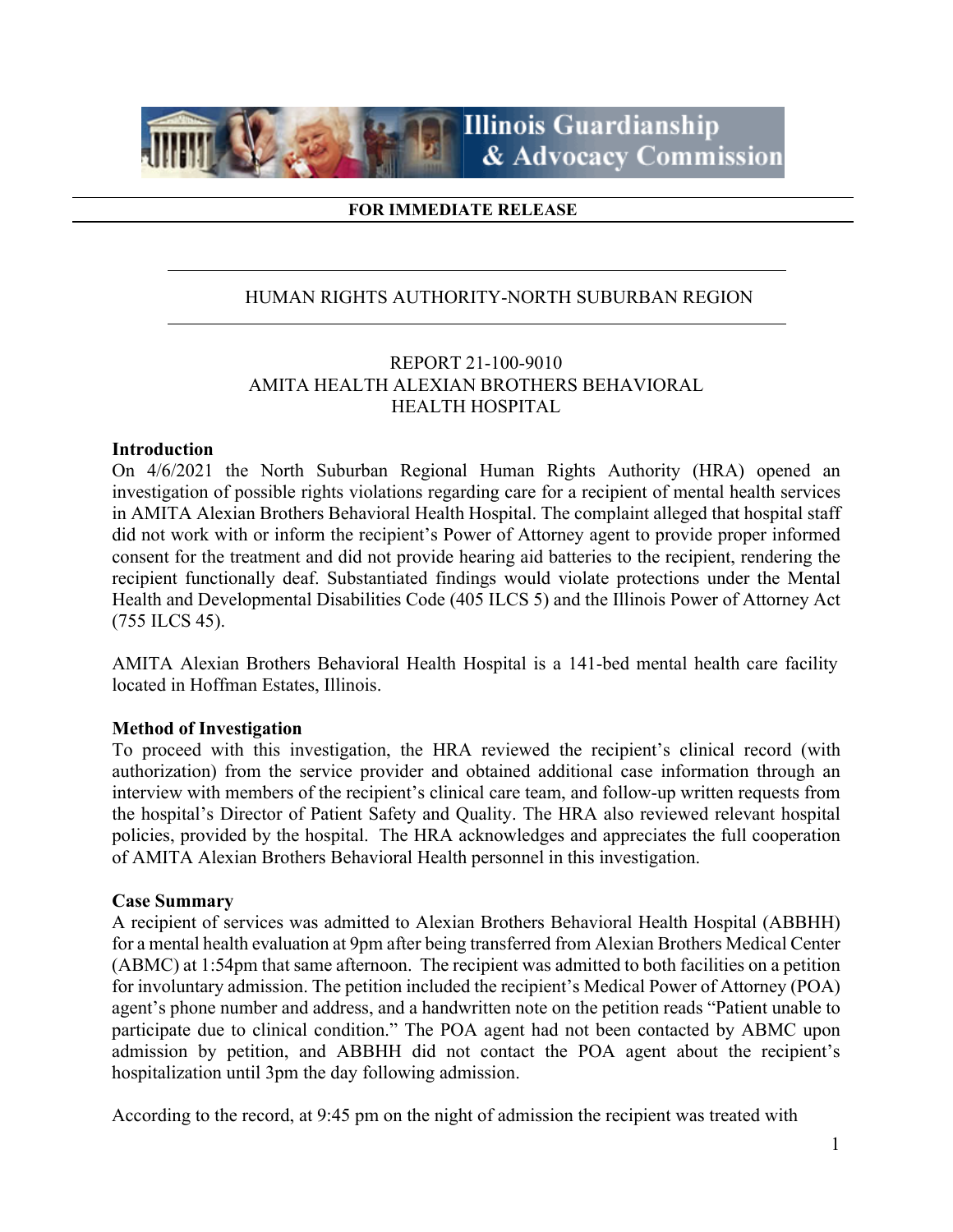psychotropic medications Olanzapine (10mg injection) and Quetiapine (25mg tab). At 10:14pm an intake assessment was performed. The following morning at 9:48 am and 10:48 am, the provider administered Olanzapine (5mg injection) to the recipient. A doctor's note in the record indicates "This morning, in the context of screaming, yelling, threatening, the patient had to be given emergent Olanzapine". The provider confirmed in follow-up questions that the recipient was administered this injection for "imminent danger." No further details about this emergency medication administration are found in the documentation, and the provider could not provide any restriction related documents. During the interview, the hospital told the HRA that they did not know if the recipient was advised about the medications administered, or about his right to refuse treatment, but stated that it is the hospital practice to "advise the patient (even during high agitation) what is being ordered by the MD and given".

The afternoon following admission at 1:30pm, the doctor completed a hospital form titled: "Physician Statement for Power of Attorney for Health Care to make Health Care and Mental Health Decisions". This form verifies that the recipient was unable to give informed consent and/or authorization for any health care decisions, and that consent and/or authorization for health care decisions should be obtained from the POA agent. The record also contains the hospital's Psychotropic Medication Consent, timed at 3pm the same day. This form documents the first contact with the recipient's POA agent and indicates that the POA verbally consented to including Olanzapine in the recipient's treatment plan and were educated over the phone about common side effects and risks of Olanzapine. At 3:15pm that afternoon, the attending psychiatrist performed a psychiatric evaluation in communication with the recipient's POA agent. The recipient of services remained in ABBHH for seven days before being transferred to a different provider.

The availability of the recipient's hearing aid batteries was in question. The provider informed the HRA that although the recipient was not admitted to the hospital with additional hearing aid batteries, he showed ". . . signs of effective communication using his current hearing devices in numerous instances." The provider elaborated that those instances included but were not limited to, "the Nursing Assessment, History & Physical Exam, Psychiatric Evaluation, Psychosocial Assessment, as well as communications throughout his stay in various group and individual settings." The provider stated in a letter to the HRA that a Case Manager note in the record from a week after admission indicated "in accordance with POA request hearing aid batteries were replaced as requested," however the provider did not furnish that portion of the record for the HRA investigation.

#### **Policy Review**

To satisfy the HRA request for relevant hospital policies ABBHH furnished the hospital's Durable Health Care Power of Attorney, Informed Consent, and Consent for Psychotropic Meds policies. The Informed Consent policy indicates that all hospital patients must be informed of their rights under the Mental Health and Developmental Disabilities Code, and sets the standard that the "patient is knowledgeable about the nature of his or her procedures, treatments, and planned program." The HRA found that this policy appropriately addresses the rights of service recipients under the Mental Health and Developmental Disabilities Code (405 ILCS 5). The Consent for Psychotropic Meds policy indicates that all psychotropic medications must have informed consent upon administration. Psychotropic medications may be administered in an emergency situation without obtaining consent . . .as defined by the Illinois Mental Health Code." In order to align with the Code, this policy should require the determination of capacity before psychotropic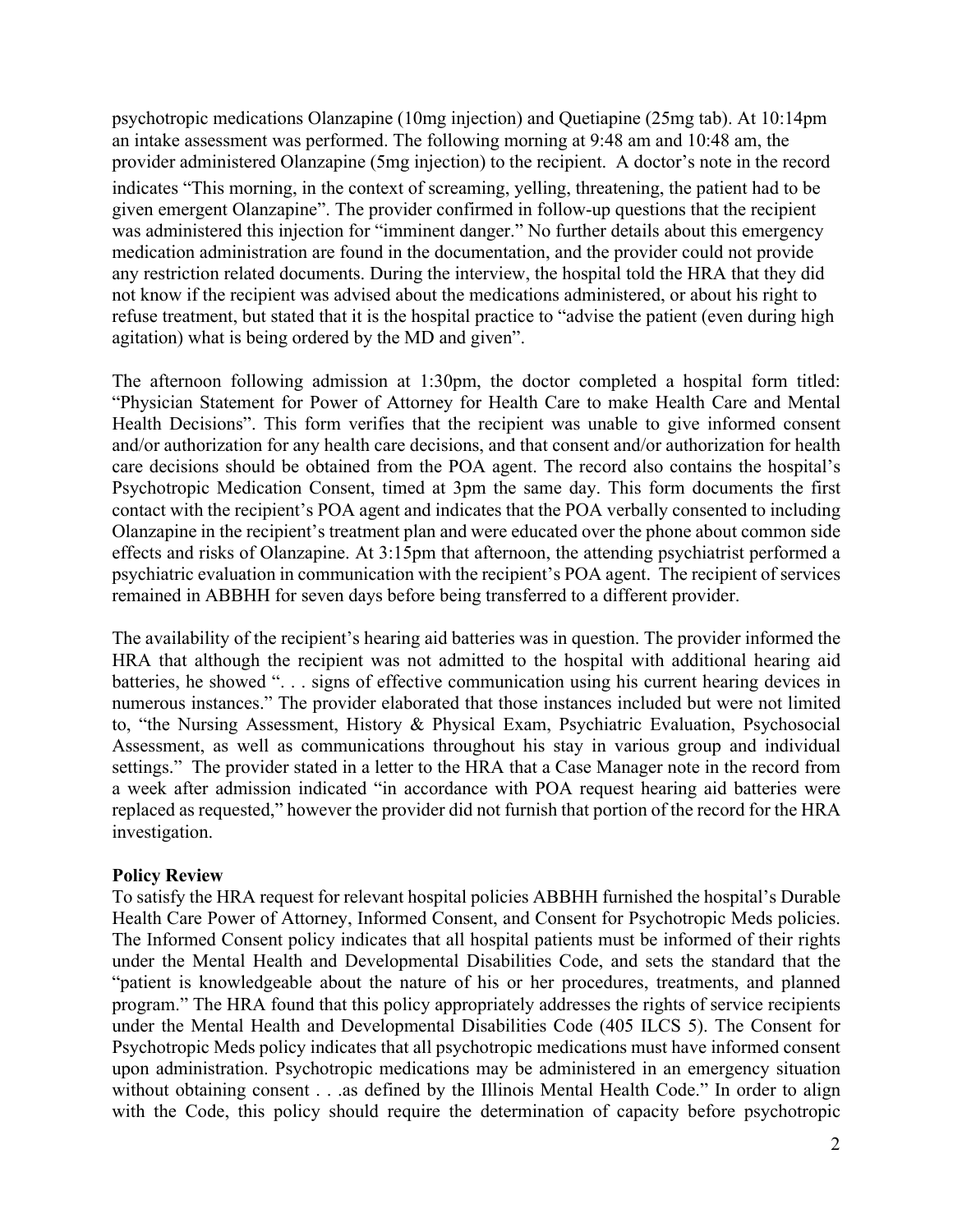medications are administered. The Durable Health Care Power of Attorney policy indicates that a power of attorney "shall be exercised whenever a health care provider believes a principal may lack capacity to give informed consent to health care." The procedure section of this policy does not indicate a timeline for execution of the POA, which is aligned with the Illinois Power of Attorney Act (755 ILCS 45).

### **Case Findings**

The complaint that AMITA Health Alexian Brothers Behavioral Health Hospital (ABBHH) did not work with the recipient's Power of Attorney agent to provide proper informed consent for the treatment is *substantiated.* The complaint that the hospital did not provide hearing aid batteries to the recipient, rendering the recipient functionally deaf, is *not substantiated*.

### **Analysis**

Before contacting the recipient's medical Power of Attorney, the provider administered four instances of psychotropic medication to the recipient with no documentation in the record to indicate if he had the capacity to make a reasoned decision about the treatment or was given the opportunity to refuse treatment. This is a violation of 405 ILCS 5/2-102. (a-5) which states "If the services include the administration of . . . psychotropic medication, the physician . . . shall advise the recipient, in writing, of the side effects, risks, and benefits of the treatment, as well as alternatives to the proposed treatment . . . The physician shall determine and state in writing whether the recipient has the capacity to make a reasoned decision about the treatment. The physician . . . shall provide to the recipient's substitute decision maker, if any, the same written information that is required to be presented to the recipient in writing."

The physician shall determine and state in writing whether the recipient has the capacity to make a reasoned decision about the treatment. The physician or the physician's designee shall provide to the recipient's substitute decision maker, if any, the same written information that is required to be presented to the recipient in writing.

By providing treatment to a recipient who lacked capacity to participate in their treatment with informed consent, and by not communicating admissions and treatment rights to the medical POA agent, the provider also violated the Illinois Power of Attorney Act (755 ILCS 45) Section 4-7.(a) which states: *Whenever a provider believes a patient may lack capacity to give informed consent to health care . . ., the provider shall consult with any available health care agent known to the provider who then has power to act for the patient under a health care agency.* 

AMITA Health's Consent for Psychotropic Meds policy indicates that emergency medication without consent must be administered according to emergency medication standards defined in the Mental Health Code. The standards in 405 ILCS 5/2-107 indicate: "A recipient of services . . . and the recipient's substitute decision maker must be informed of the recipient's right to refuse medication . . . The recipient and the recipient's . . . substitute decision maker shall be given the opportunity to refuse generally accepted mental health . . . services, including . . . medication. If such services are refused, they shall not be given unless such services are necessary to prevent the recipient from causing serious and imminent physical harm to the recipient or others and no less restrictive alternative is available. . ."

The provider confirmed in follow-up questions that the recipient was administered an injection of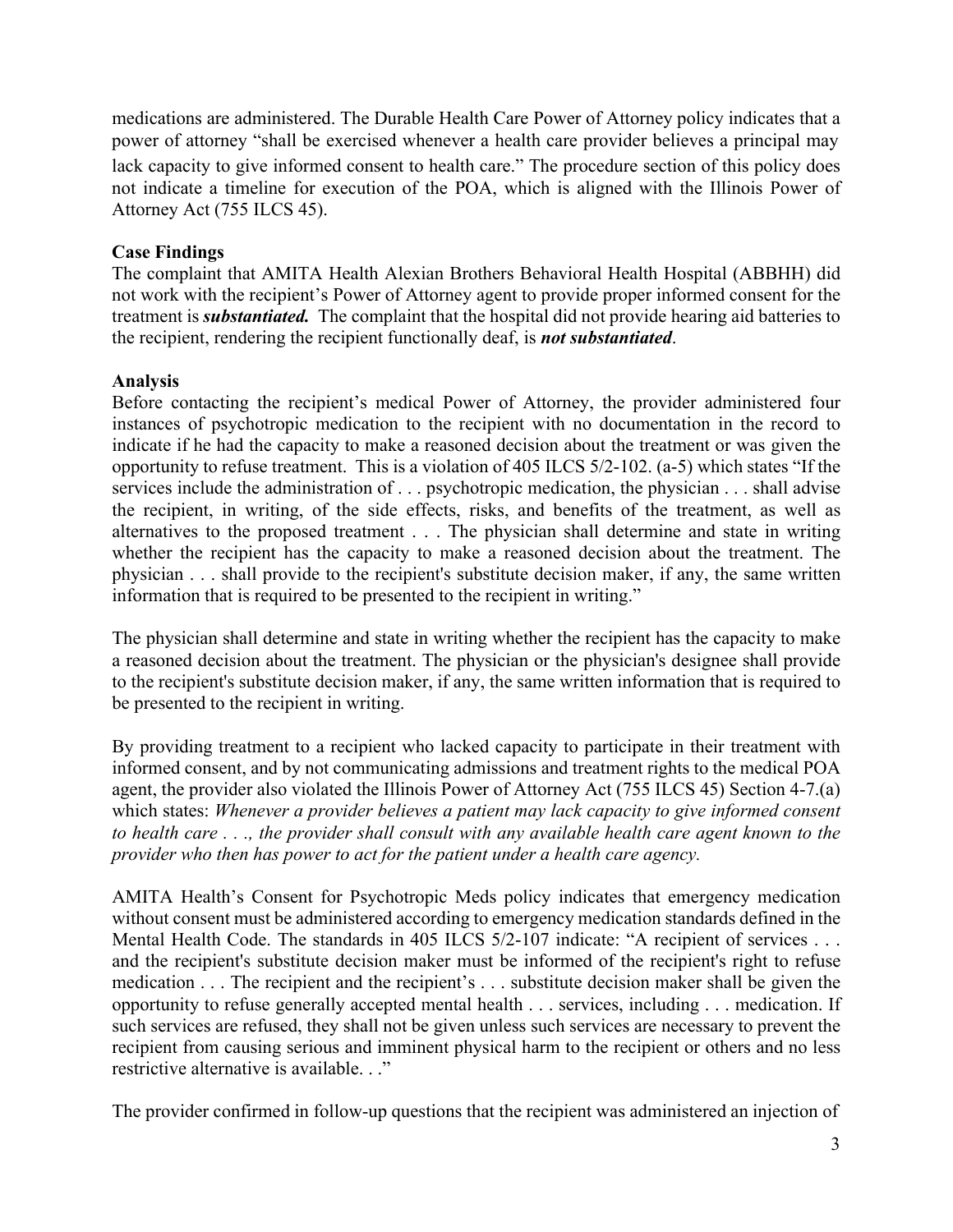Olanzapine (on the morning following admission) for "imminent danger", and case notes indicate the basis for "imminent danger" was the recipient's "screaming, yelling, threatening". However, this is a description of verbal behaviors, which could be common symptoms of mental illness. Lacking the documentation to demonstrate that the recipient (who was a frail nonagenarian) posed a serious and imminent physical threat, the provider does not demonstrate that the need for emergency medication rose to the standard set by 405 ILCS 5/2-107 or the hospital's own Consent for Psychotropic Meds policy. Furthermore when psychotropic medication is administered in cases of "imminent danger", the provider must follow the Code standards around restriction of rights: "Whenever any rights of a recipient . . . are restricted, the professional responsible for overseeing the implementation of the recipient's services plan shall be responsible for promptly giving notice of the restriction . . . to . . . the recipient; . . . the Guardianship and Advocacy Commission; . . . and the recipient's substitute decision maker . . . The professional shall also be responsible for promptly recording such restriction or use of restraint or seclusion and the reason therefor in the recipient's record." The provider did not notify the recipient, the Guardianship and Advocacy Commission, or the recipient's substitute decision maker, and a restriction form was not found in the record.  $(405$  ILCS  $5/2$ -201)

The HRA did not find enough evidence to suggest that the hospital violated any statutes with its handling of the recipient's hearing aid batteries. Case notes suggest that the recipient's lack of capacity to make an informed decision was more likely due to his state of agitation and diagnosis of dementia than an inability to hear.

#### **Recommendations**

- 1. Update AMITA Health's Consent for Psychotropic Meds policy to require the determinations of capacity before psychotropic medication are administered (in accordance with 405 ILCS 5/2-102 and 2-201). Retrain appropriate staff, and provide the HRA with proof of completion.
- 2. Retrain appropriate staff on AMITA Health's Durable Health Care Power of Attorney, Informed Consent. Provide the HRA with proof of completion.
- 3. Retrain appropriate staff on updated Consent for Psychotropic Meds policies, including the standard requirements for emergency medication administration and the issuance of a restriction of rights, set by 405 ILCS 5 sections: 2-107 and 2-201. Provide the HRA with proof of completion.

### **AMMENDMENT TO REPORT**

### **February 17, 2022**

The provider responded to this report during the negotiation stage of this investigation by furnishing additional relevant case documentation that had not previously been submitted to the HRA. The following case note is not timed, but the provider told the HRA that it describes *one* of the emergency Olanzapine administrations (5mg injection) from the morning after admission: *Patient is … angry and resistive. Refused all medications given – spit them out . . . yelling and pushing table on another patient in threatening manner, instigating fight.* 

This new information does not change the overall Case Findings, but it demonstrates that there *was* an appropriate need for emergency medication in *one of the four* instances of psychotropic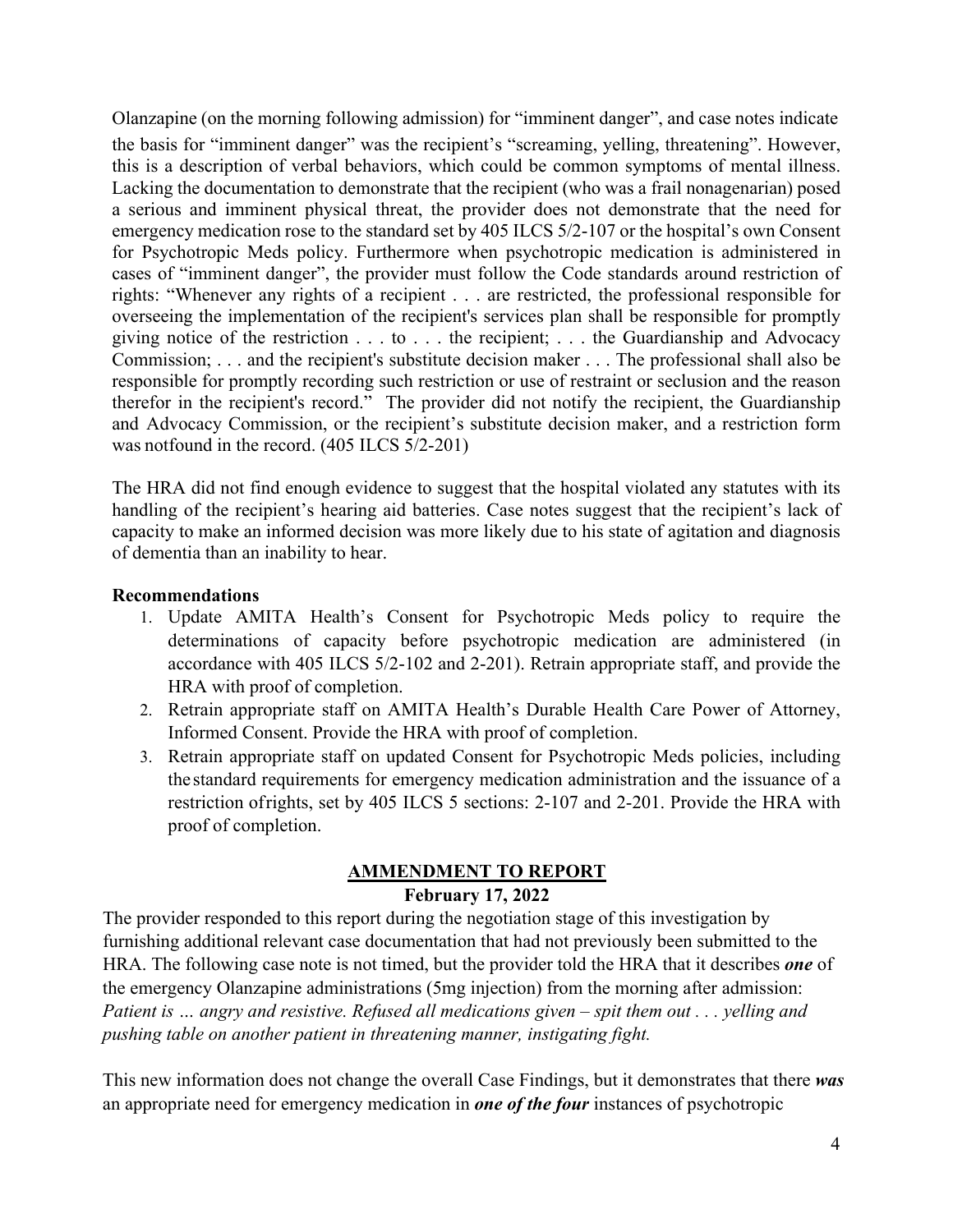medication administered prior to receiving informed consent from the recipient's medical POA. According to 405 ILCS 5/2-107, a documentation that psychotropic medication is necessary to "prevent the recipient from causing serious and imminent physical harm" may supersede the need for a capacity determination or informed consent. Although the record sent to the HRA after the investigation period documents a need for emergency medication, the provider still did not indicate if the recipient, the Guardianship and Advocacy Commission, if so designated, or the recipient's substitute decision maker had been notified about this instance of restriction of rights, as required under 405 ILCS 5/2-201.

### **RESPONSE**

### **Notice: The following page(s) contain the provider response. Due to technical requirements, some provider responses appear verbatim in retyped format**.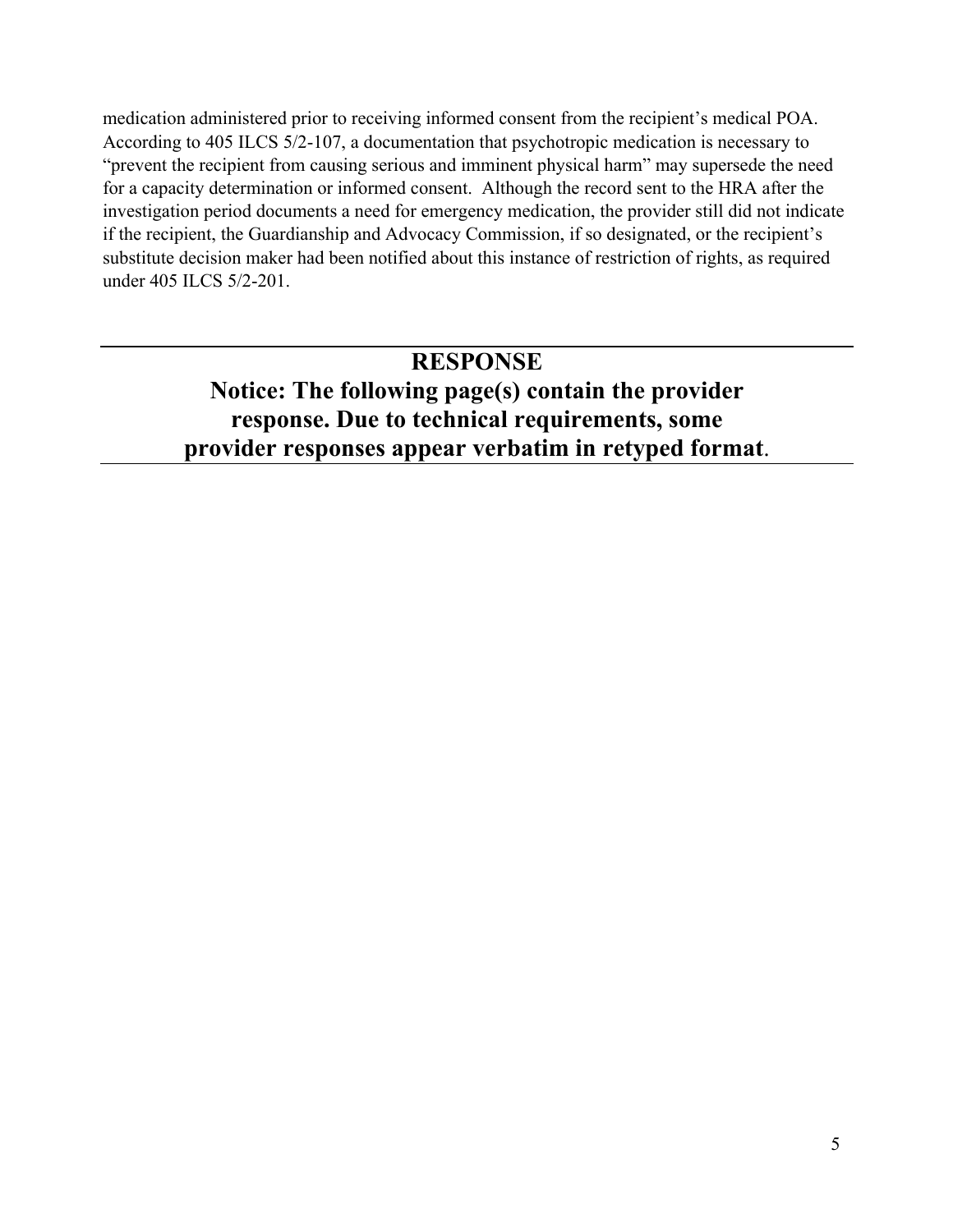#### **NORTH SUBURBAN REGIONAL HUMAN RIGHTS AUTHORITY**

#### **HRA CASE NO. 21-100-9010**

#### **AMITA HEALTH ALEXIAN BROTHERS BEHAVIORAL HEALTH HOSPITAL**

Pursuant to Section 23 of the Guardianship and Advocacy Act (20 ILCS 3955/1 *et seq.*), we have received the Human Rights Authority report of findings.

### **IMPORTANT NOTE**

**Human Rights Authority reports may be made a part of the public record. Reports voted public, along with any response you have provided and indicated you wish to be included in a public document, will be posted on the Illinois Guardianship and Advocacy Commission Web Site. (Due to technical requirements, your response may be in a verbatim retyped format.) Reports are also provided to complainants and may be forwarded to regulatory agencies for their review.** 

We ask that the following action be taken:

X We request that our response to any recommendation/s, plus any comments and/or objections be included as part of the public record.

We do not wish to include our response in the public record.

No response is included.

Jeffrey Maitland

NAME

**TITLE** Director, Quality & Patient Safety

April 14, 2022

**DATE**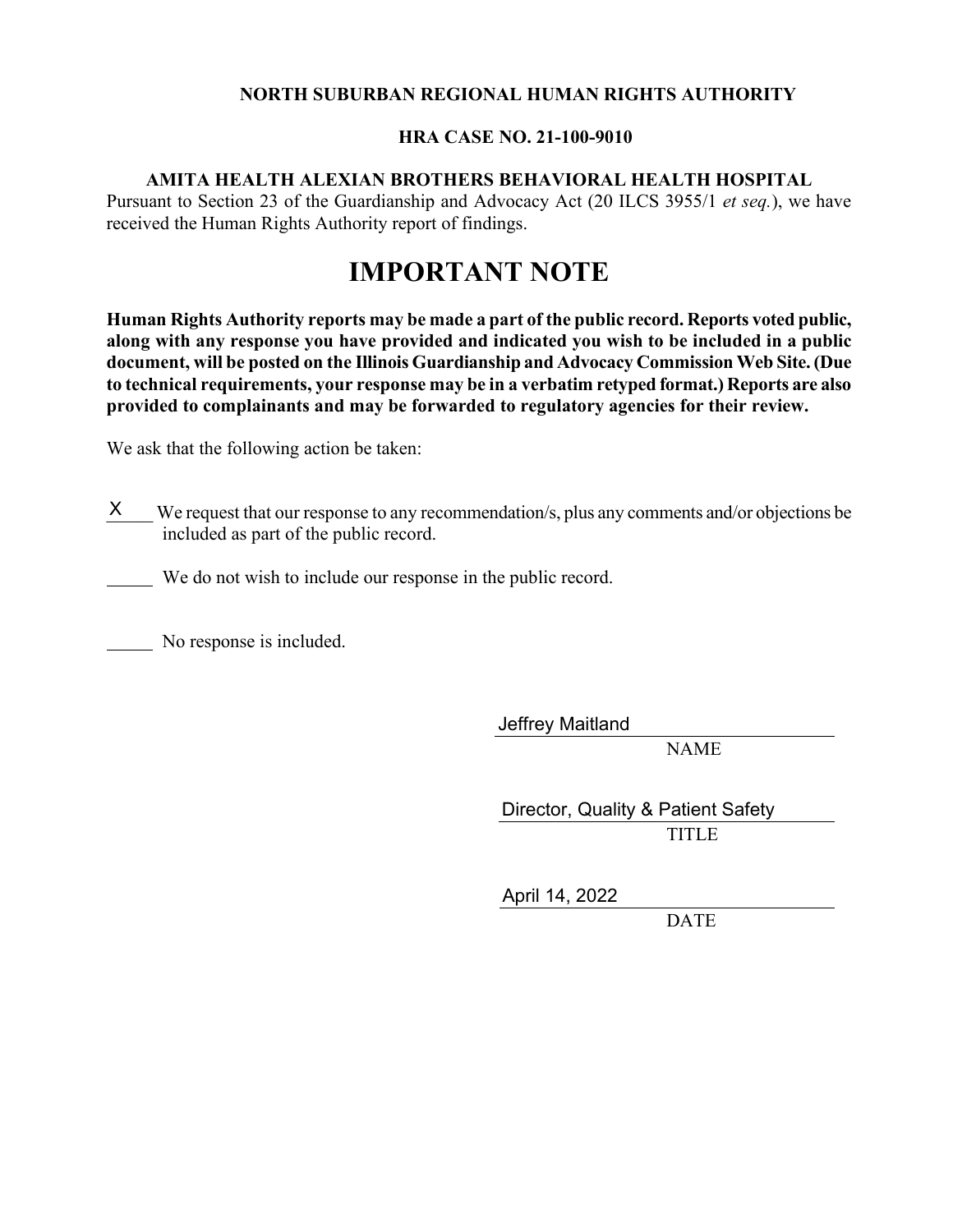

March 31, 2022

Illinois Guardianship and Advocacy Commission 9511 Harrison Avenue, W-335 Des Plaines, Illinois 60016-1565

Attn: Teri Steinberg, Chair, Human Rights Authority, N. Sub Region

RE: HRA #21-100-9010

Dear Ms. Steinberg**,**

Thank you for allowing AMITA Alexian Brothers Behavioral Health Hospital (ABBHH) the opportunity to address the concerns relating to documentation of proper informed consent with power of attorney. However, this letter does not address any actions that were taken at Alexian Brothers Medical Center as this is a wholly separate hospital with its own leadership and should not be included in the ABBHH report.

In response to the report's recommendations, an online training module entitled *Legal Procedures During Medication Administration and Emergency Medication* has been developed by the nursing education and development team. The materials for the course can be found attached.

The education module was approved at the executive level and has been disseminated to all nursing staff as of March 29, 2022. The expectation is to have 100% compliance for completion with 30 days.

Thank you for the opportunity to review this record and address the concerns raised by the report. Should you have further questions feel free to contact Jeffrey Maitland, Quality Director at (812)-391- 0192.

Respectfully,

Jeffrey Maitland Quality and Patient Safety Director, Alexian Brothers Behavioral Health Hospital

> AMITA Health Alexian Brothers Behavioral Health Hospital Hoffman Estates 1650 Moon Lake Blvd. Hoffman Estates, IL 60169

800.432.5005

AMITAhealth.org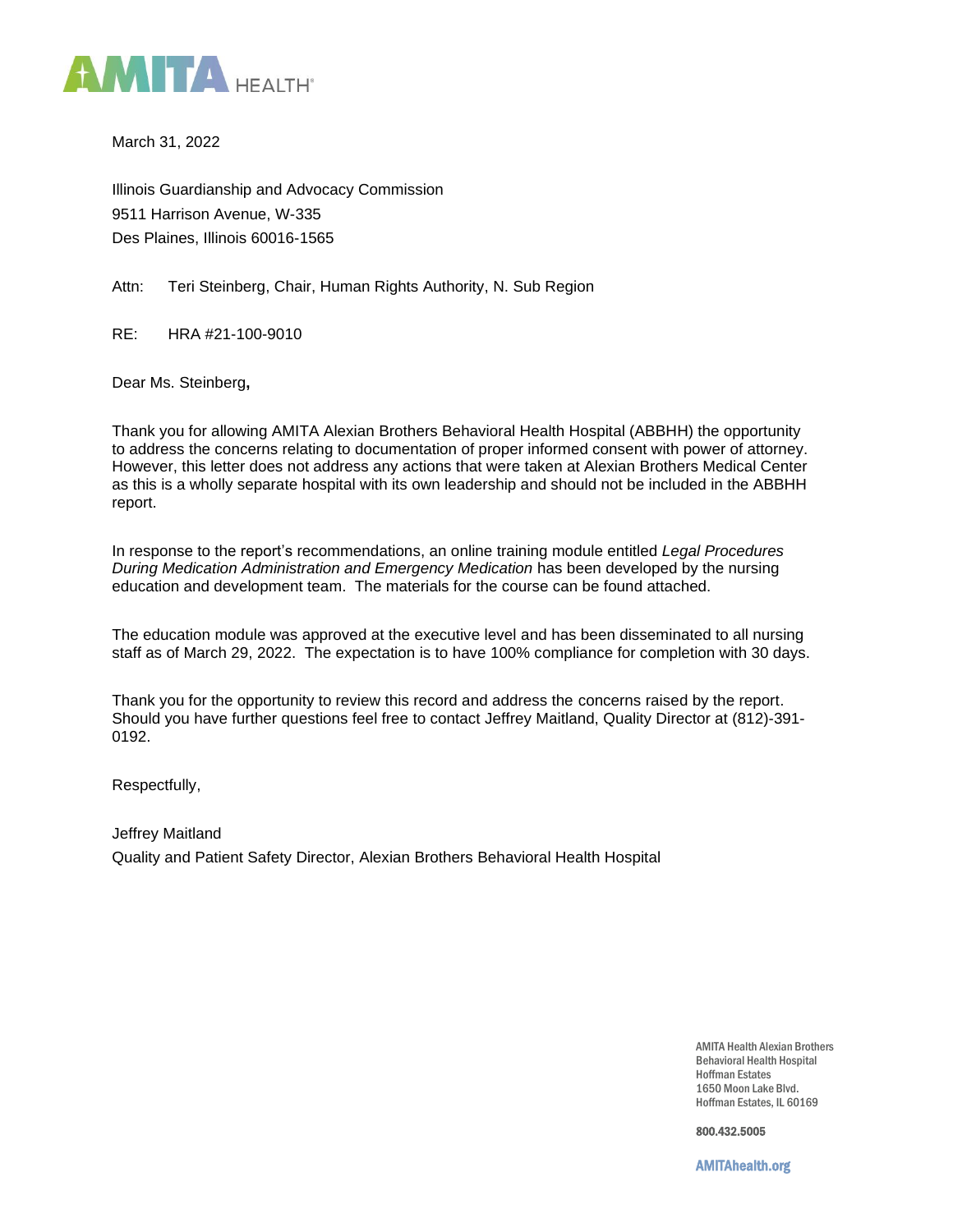# **LEGAL PROCEDURES DURING MEDICATION RECONCILIATION AND EMERGENCY MEDICATION ADMINISTRATION**



In sickness and in health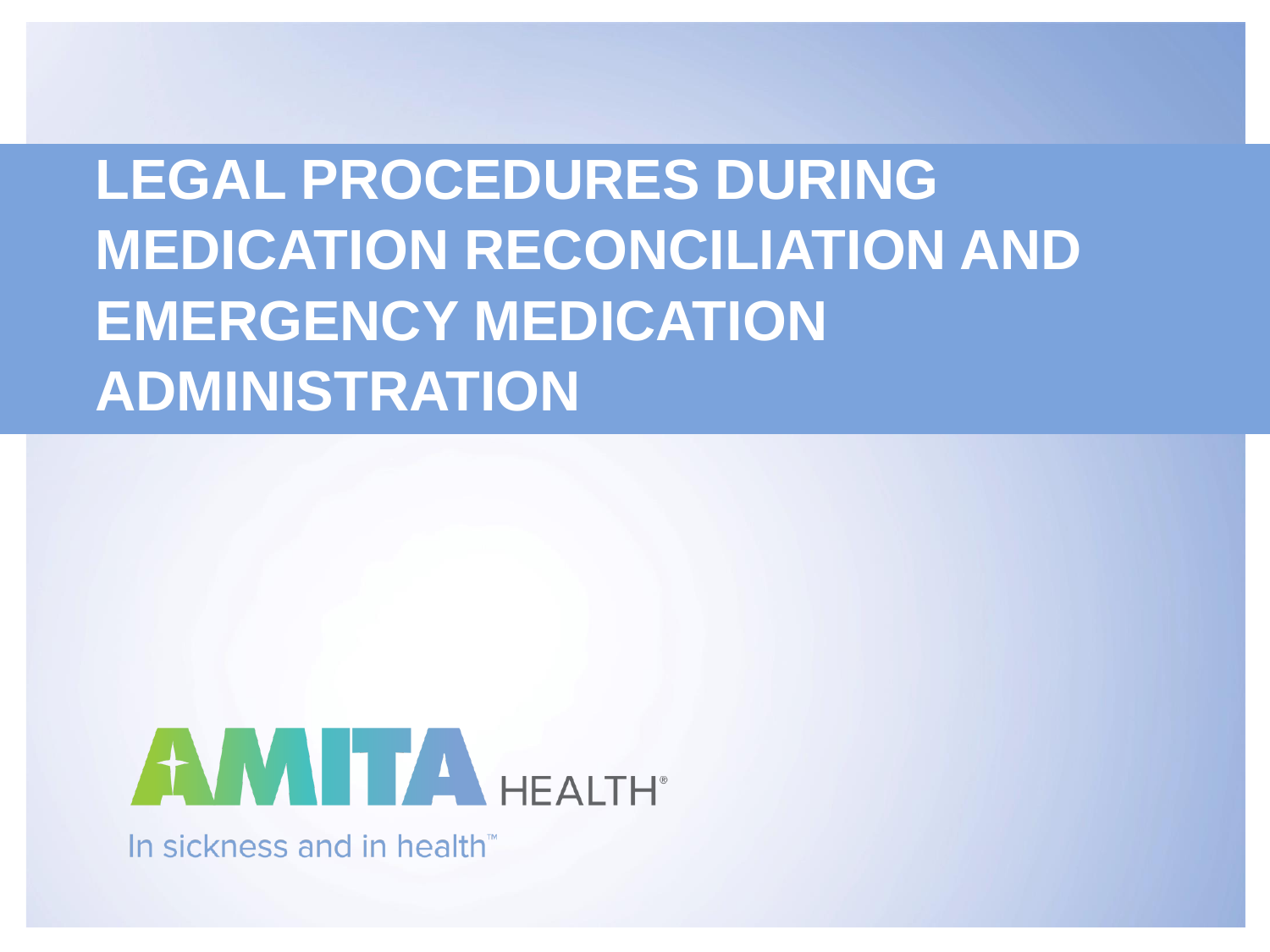# **During Emergency Medication**

Any time an emergency medication (Psychotropic) is given against the patients will for imminent danger, a **restriction of rights** form is completed.

Original to the Chart and copy to the patient. A copy is mailed to anyone the patient requests or the parent/guardian/POA.

| <b>AMITAHEALTH</b>                                                                 |                 |                                                                                                                    |                                                                                                                                                                                                                                                                                                                                                                                                                     |  |
|------------------------------------------------------------------------------------|-----------------|--------------------------------------------------------------------------------------------------------------------|---------------------------------------------------------------------------------------------------------------------------------------------------------------------------------------------------------------------------------------------------------------------------------------------------------------------------------------------------------------------------------------------------------------------|--|
|                                                                                    |                 | NOTICE OF RESTRICTION OF RIGHTS                                                                                    |                                                                                                                                                                                                                                                                                                                                                                                                                     |  |
|                                                                                    |                 |                                                                                                                    | A patient at AMITA Health Alexian Brothers Behavioral Health Hospital, was restricted                                                                                                                                                                                                                                                                                                                               |  |
|                                                                                    |                 |                                                                                                                    |                                                                                                                                                                                                                                                                                                                                                                                                                     |  |
| Restriction of Rights indicated due to: (check all that apply)<br>$\Box$ Restraint | □ Sedusion      |                                                                                                                    | <b>Emergency Medication</b>                                                                                                                                                                                                                                                                                                                                                                                         |  |
| Phone privilege restriction (specify):                                             |                 |                                                                                                                    |                                                                                                                                                                                                                                                                                                                                                                                                                     |  |
| Mail privilege restriction (specify):                                              |                 |                                                                                                                    |                                                                                                                                                                                                                                                                                                                                                                                                                     |  |
| Visiting restriction (specify):                                                    |                 |                                                                                                                    |                                                                                                                                                                                                                                                                                                                                                                                                                     |  |
| Other:                                                                             |                 |                                                                                                                    |                                                                                                                                                                                                                                                                                                                                                                                                                     |  |
| ۱.                                                                                 | ontify that on  |                                                                                                                    | . I notified the patient and person(s)                                                                                                                                                                                                                                                                                                                                                                              |  |
| Printed Staff Name                                                                 |                 | Date<br>listed below who are entitled to receive notice of the above restriction of rights: (check all that apply) |                                                                                                                                                                                                                                                                                                                                                                                                                     |  |
| Notification                                                                       | PERSON          |                                                                                                                    | MANNER OF NOTIFICATION                                                                                                                                                                                                                                                                                                                                                                                              |  |
| $\Box$ Patient                                                                     |                 | Delivered in person                                                                                                |                                                                                                                                                                                                                                                                                                                                                                                                                     |  |
| Guardianship and Advocacy                                                          |                 | Notified by phone:                                                                                                 | $\overline{a}$<br>Oate<br>Time                                                                                                                                                                                                                                                                                                                                                                                      |  |
| Parent/Guardian:                                                                   |                 | Delivered in person                                                                                                | (Phone: 312-793-5900)                                                                                                                                                                                                                                                                                                                                                                                               |  |
|                                                                                    |                 |                                                                                                                    | Mailed a true and exact copy of the notice                                                                                                                                                                                                                                                                                                                                                                          |  |
| If mailed, list address:                                                           |                 |                                                                                                                    |                                                                                                                                                                                                                                                                                                                                                                                                                     |  |
| Address:                                                                           |                 |                                                                                                                    |                                                                                                                                                                                                                                                                                                                                                                                                                     |  |
| $\Box$ Other:                                                                      |                 | <b>Delivered</b> in person                                                                                         | Mailed a true and exact copy of the notice                                                                                                                                                                                                                                                                                                                                                                          |  |
| If mailed, list address:                                                           |                 | Notified by phone:                                                                                                 | $rac{1}{\sqrt{1-\frac{1}{2}}\sqrt{1-\frac{1}{2}}\sqrt{1-\frac{1}{2}}\sqrt{1-\frac{1}{2}}\sqrt{1-\frac{1}{2}}\sqrt{1-\frac{1}{2}}\sqrt{1-\frac{1}{2}}\sqrt{1-\frac{1}{2}}\sqrt{1-\frac{1}{2}}\sqrt{1-\frac{1}{2}}\sqrt{1-\frac{1}{2}}\sqrt{1-\frac{1}{2}}\sqrt{1-\frac{1}{2}}\sqrt{1-\frac{1}{2}}\sqrt{1-\frac{1}{2}}\sqrt{1-\frac{1}{2}}\sqrt{1-\frac{1}{2}}\sqrt{1-\frac{1}{2}}\sqrt{1-\frac{1}{2}}\sqrt{1-\frac{$ |  |
| Address:                                                                           |                 |                                                                                                                    |                                                                                                                                                                                                                                                                                                                                                                                                                     |  |
| Patient requests that no one is<br>notified.                                       |                 | person(s) specified.                                                                                               | I certify that I have mailed a true and exact copy of this notice, to the                                                                                                                                                                                                                                                                                                                                           |  |
|                                                                                    |                 |                                                                                                                    |                                                                                                                                                                                                                                                                                                                                                                                                                     |  |
|                                                                                    | Staff Signature | Position                                                                                                           | Date                                                                                                                                                                                                                                                                                                                                                                                                                |  |
|                                                                                    |                 |                                                                                                                    |                                                                                                                                                                                                                                                                                                                                                                                                                     |  |
|                                                                                    |                 |                                                                                                                    |                                                                                                                                                                                                                                                                                                                                                                                                                     |  |
|                                                                                    |                 |                                                                                                                    |                                                                                                                                                                                                                                                                                                                                                                                                                     |  |
| <b>Notice of Restriction of Rights</b><br>Form # 6010-443                          |                 |                                                                                                                    |                                                                                                                                                                                                                                                                                                                                                                                                                     |  |
| Rev. Date: 04/09                                                                   |                 |                                                                                                                    | Place Label Here                                                                                                                                                                                                                                                                                                                                                                                                    |  |
| Charl Copy - Patient Copy: Patient Advocate Copy                                   |                 |                                                                                                                    |                                                                                                                                                                                                                                                                                                                                                                                                                     |  |
|                                                                                    |                 |                                                                                                                    |                                                                                                                                                                                                                                                                                                                                                                                                                     |  |
|                                                                                    |                 |                                                                                                                    |                                                                                                                                                                                                                                                                                                                                                                                                                     |  |

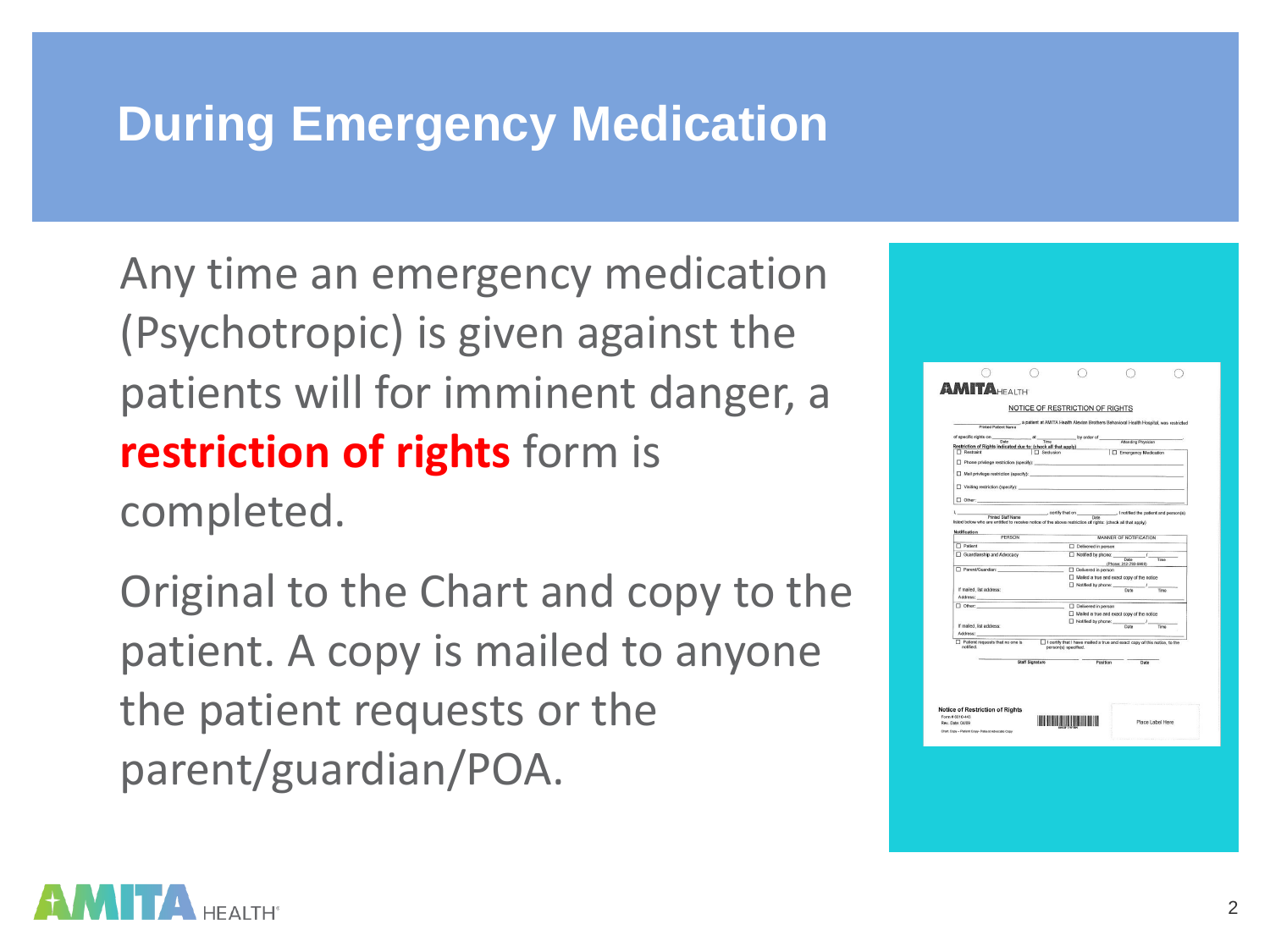## **Restriction of Rights**

| <b>MITAHEALTH</b>                                                                                          |                                 |                            |                                                                                                              |      |
|------------------------------------------------------------------------------------------------------------|---------------------------------|----------------------------|--------------------------------------------------------------------------------------------------------------|------|
|                                                                                                            | NOTICE OF RESTRICTION OF RIGHTS |                            |                                                                                                              |      |
|                                                                                                            |                                 |                            |                                                                                                              |      |
|                                                                                                            |                                 |                            | Printed Patient Name , a patient at AMITA Health Alexian Brothers Behavioral Health Hospital, was restricted |      |
|                                                                                                            |                                 |                            |                                                                                                              |      |
| of specific rights on <u>Date</u> at Time by order of <u>Attending</u> Privation                           |                                 |                            |                                                                                                              |      |
| Restriction of Rights indicated due to: (check all that apply)                                             |                                 |                            | Emergency Medication                                                                                         |      |
| $\Box$ Restraint                                                                                           | $\Box$ Seclusion                |                            |                                                                                                              |      |
|                                                                                                            |                                 |                            |                                                                                                              |      |
|                                                                                                            |                                 |                            |                                                                                                              |      |
|                                                                                                            |                                 |                            |                                                                                                              |      |
|                                                                                                            |                                 |                            |                                                                                                              |      |
|                                                                                                            |                                 |                            |                                                                                                              |      |
|                                                                                                            |                                 |                            |                                                                                                              |      |
|                                                                                                            |                                 |                            |                                                                                                              |      |
|                                                                                                            |                                 |                            |                                                                                                              |      |
|                                                                                                            |                                 |                            |                                                                                                              |      |
| Printed Staff Name certify that on Date January 1 notified the patient and person(s)                       |                                 |                            |                                                                                                              |      |
| listed below who are entitled to receive notice of the above restriction of rights: (check all that apply) |                                 |                            |                                                                                                              |      |
| Notification                                                                                               |                                 |                            |                                                                                                              |      |
| PERSON                                                                                                     |                                 |                            | MANNER OF NOTIFICATION                                                                                       |      |
| $\Box$ Patient                                                                                             |                                 | $\Box$ Delivered in person |                                                                                                              |      |
| Guardianship and Advocacy                                                                                  |                                 |                            |                                                                                                              |      |
|                                                                                                            |                                 |                            |                                                                                                              | Time |
|                                                                                                            |                                 |                            | (Phone: 312-793-5900)                                                                                        |      |
| Parent/Guardian: Parent/Guardian:                                                                          |                                 | $\Box$ Delivered in person |                                                                                                              |      |
|                                                                                                            |                                 |                            | $\Box$ Mailed a true and exact copy of the notice                                                            |      |
| If mailed, list address:                                                                                   |                                 | Notified by phone:         | Date                                                                                                         | Time |
|                                                                                                            |                                 |                            |                                                                                                              |      |
|                                                                                                            |                                 |                            |                                                                                                              |      |
| $\Box$ Other:                                                                                              |                                 | Delivered in person        |                                                                                                              |      |
|                                                                                                            |                                 |                            | Mailed a true and exact copy of the notice                                                                   |      |

Check this box when completing this form due to emergency medication administration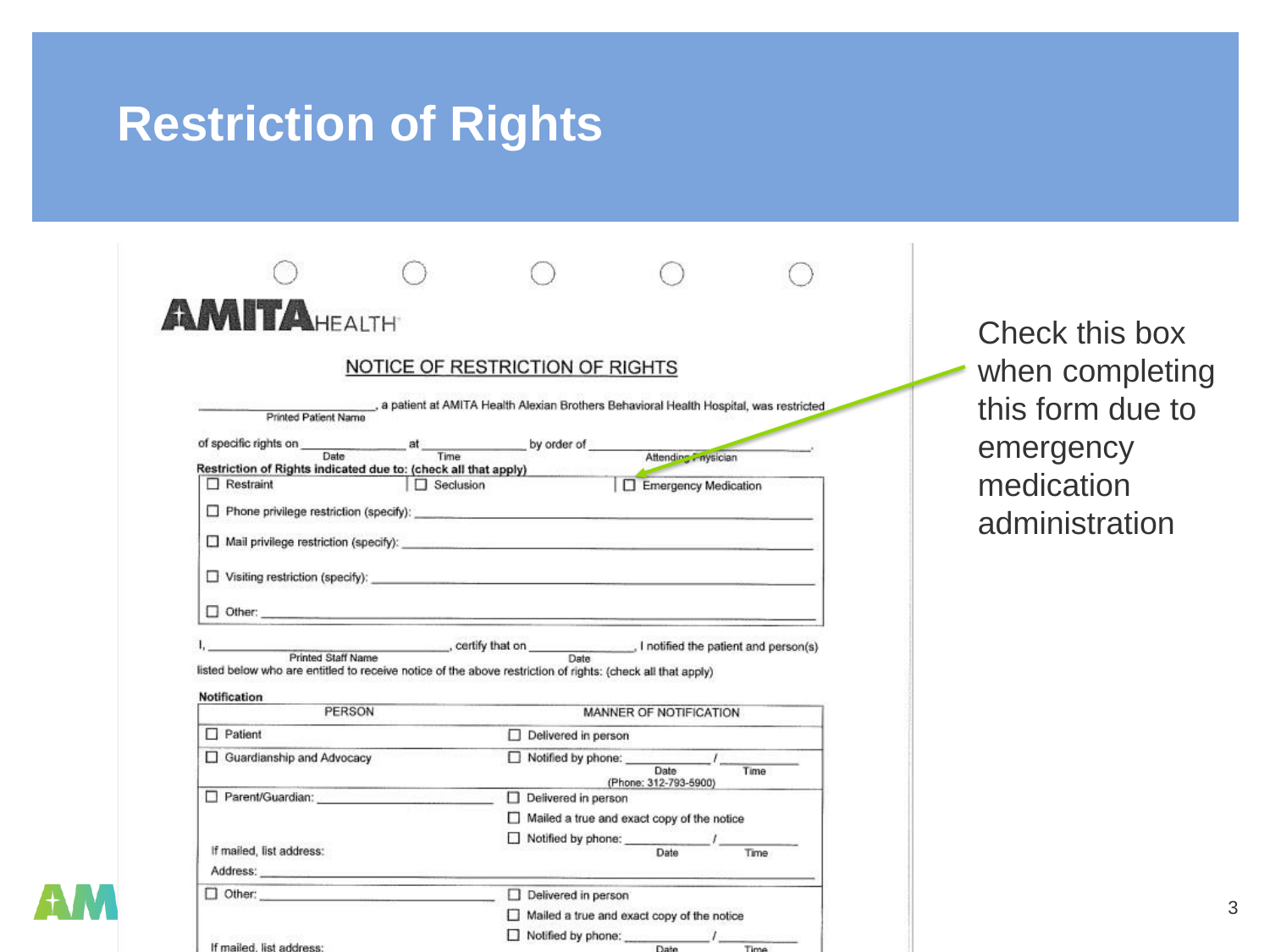| Date<br>Restriction of Rights indicated due to: (check all that apply)                                     | Time                                    |                                                                           | Attending Physician           |                  |
|------------------------------------------------------------------------------------------------------------|-----------------------------------------|---------------------------------------------------------------------------|-------------------------------|------------------|
| $\Box$ Restraint                                                                                           | $\Box$ Seclusion                        |                                                                           | Emergency Medication          |                  |
|                                                                                                            |                                         |                                                                           |                               |                  |
|                                                                                                            |                                         |                                                                           |                               |                  |
|                                                                                                            |                                         |                                                                           |                               |                  |
|                                                                                                            |                                         |                                                                           |                               |                  |
| Printed Staff Name                                                                                         | certify that on Date and person(s) Date |                                                                           |                               |                  |
| listed below who are entitled to receive notice of the above restriction of rights: (check all that apply) |                                         |                                                                           |                               |                  |
| Notification                                                                                               |                                         |                                                                           |                               |                  |
| PERSON                                                                                                     |                                         |                                                                           | MANNER OF NOTIFICATION        |                  |
| $\Box$ Patient                                                                                             |                                         | Delivered in person                                                       |                               |                  |
| Guardianship and Advocacy                                                                                  |                                         | Notified by phone:                                                        |                               |                  |
|                                                                                                            |                                         |                                                                           | Date<br>(Phone: 312-793-5900) | Time             |
| Parent/Guardian:                                                                                           |                                         | $\Box$ Delivered in person                                                |                               |                  |
|                                                                                                            |                                         | $\Box$ Mailed a true and exact copy of the notice                         |                               |                  |
|                                                                                                            |                                         | Notified by phone:                                                        |                               |                  |
| If mailed, list address:<br>Address:                                                                       |                                         |                                                                           | $\rho$ ate                    | Time:            |
| $\Box$ Other:                                                                                              |                                         |                                                                           |                               |                  |
|                                                                                                            |                                         | Delivered in person<br>$\Box$ Mailed a true and exact copy of the notice  |                               |                  |
|                                                                                                            |                                         | Notified by phone:                                                        |                               |                  |
| If mailed, list address:                                                                                   |                                         |                                                                           | Date                          | Time             |
| Address:                                                                                                   |                                         |                                                                           |                               |                  |
| Patient requests that no one is<br>notified.                                                               | person(s) specified.                    | I certify that I have mailed a true and exact copy of this notice, to the |                               |                  |
|                                                                                                            | <b>Staff Signature</b>                  | Position                                                                  | Date                          |                  |
|                                                                                                            |                                         |                                                                           |                               |                  |
| <b>Notice of Restriction of Rights</b>                                                                     |                                         |                                                                           |                               |                  |
| Form # 6010-443<br>Rev. Date: 04/09                                                                        |                                         |                                                                           |                               | Place Label Here |
|                                                                                                            |                                         |                                                                           |                               |                  |
| Chart Copy - Patient Copy- Patient Advocate Copy                                                           |                                         |                                                                           |                               |                  |

POA/Guardi an **MUST** be notified if the patient has one!

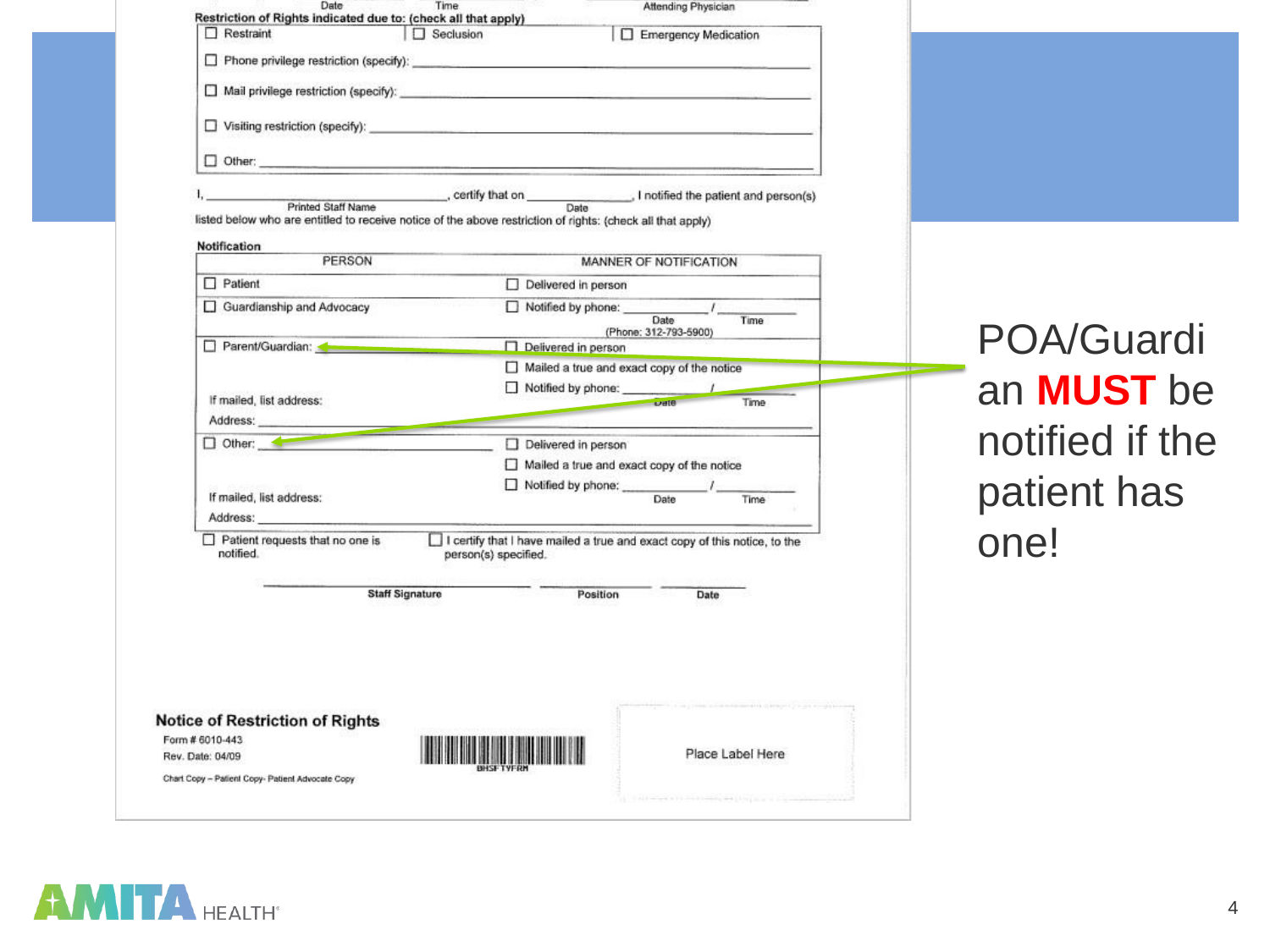## **Attestation**

I understand that any time an emergency medication (Psychotropic) is given against the patients will, a **restriction of rights** form must be completed and the patient's Guardian/POA must be notified.

Yes

No

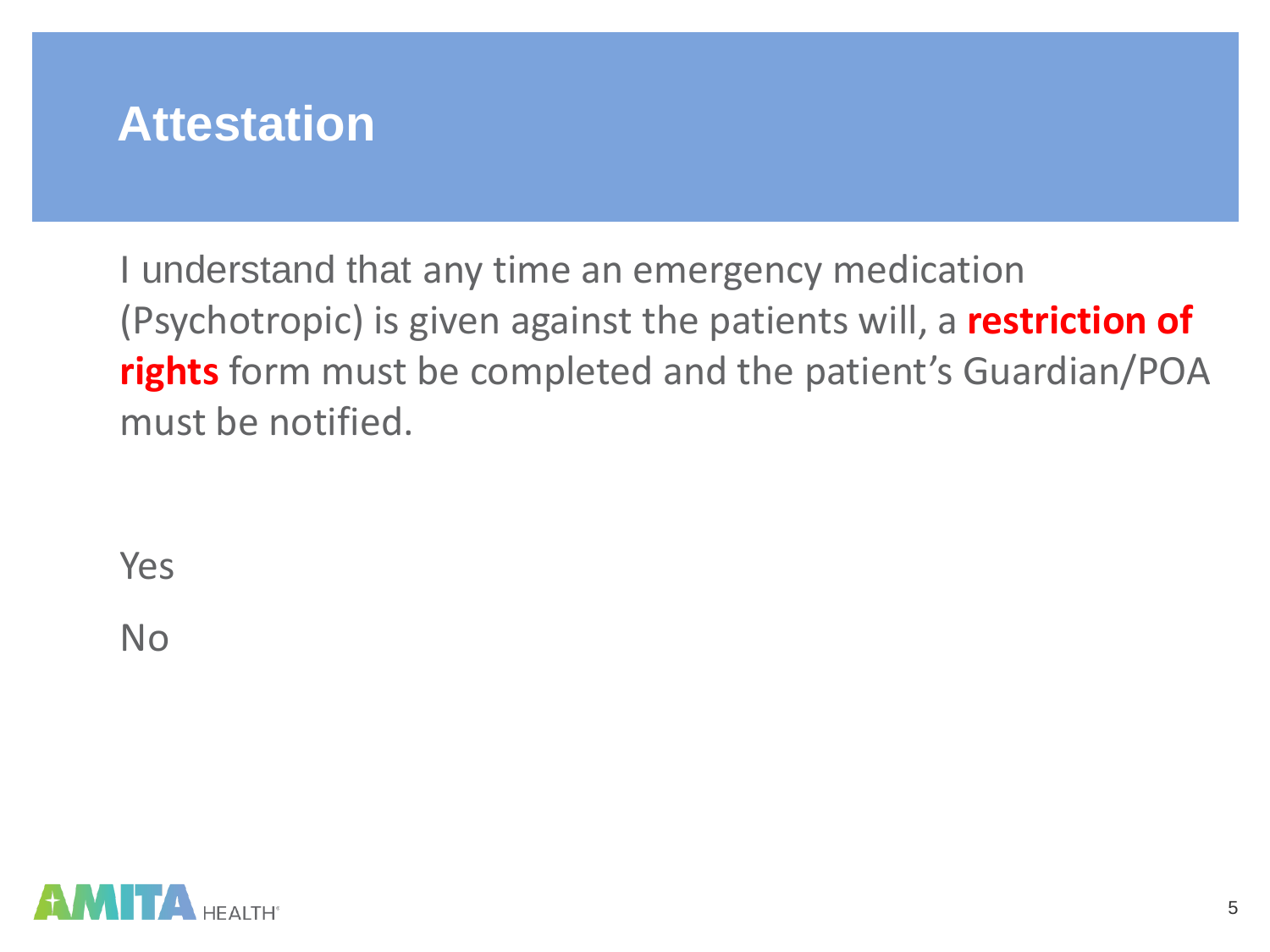# **During Medication History**

•When obtaining medication history, the Patient Consent/Notification for Current Psychotropics from Home form **MUST** be completed



Patient Consent/Notification for Current Psychotropic Medications from Home

#### Patient/Guardian/Substitute Decision Maker:

By signing below for psychotropic medication prescribed, I acknowledge that my physician/designee has advised me in writing of the side effects, risks and benefits of the medication(s), as well as alternatives to the proposed medications(s). I understand that the dosage of medication(s) may change based on my condition. I agree to take the medications(s) and understand that I can revoke this consent at any time.

#### Physician/Designee:

By signing below the physician/designee attests for each psychotropic medication prescribed:

- 1. The physician/designee has advised the patient, in writing, of the side effects, risks and benefits of the medication(s), as well as alternatives to the proposed medication(s).
- 2. The patient was examined and has the current capacity to make informed decisions regarding treatment
- The physician/designee has provided the same information, in writing, to the patient's guardian and/or substitute decision maker, if applicable.



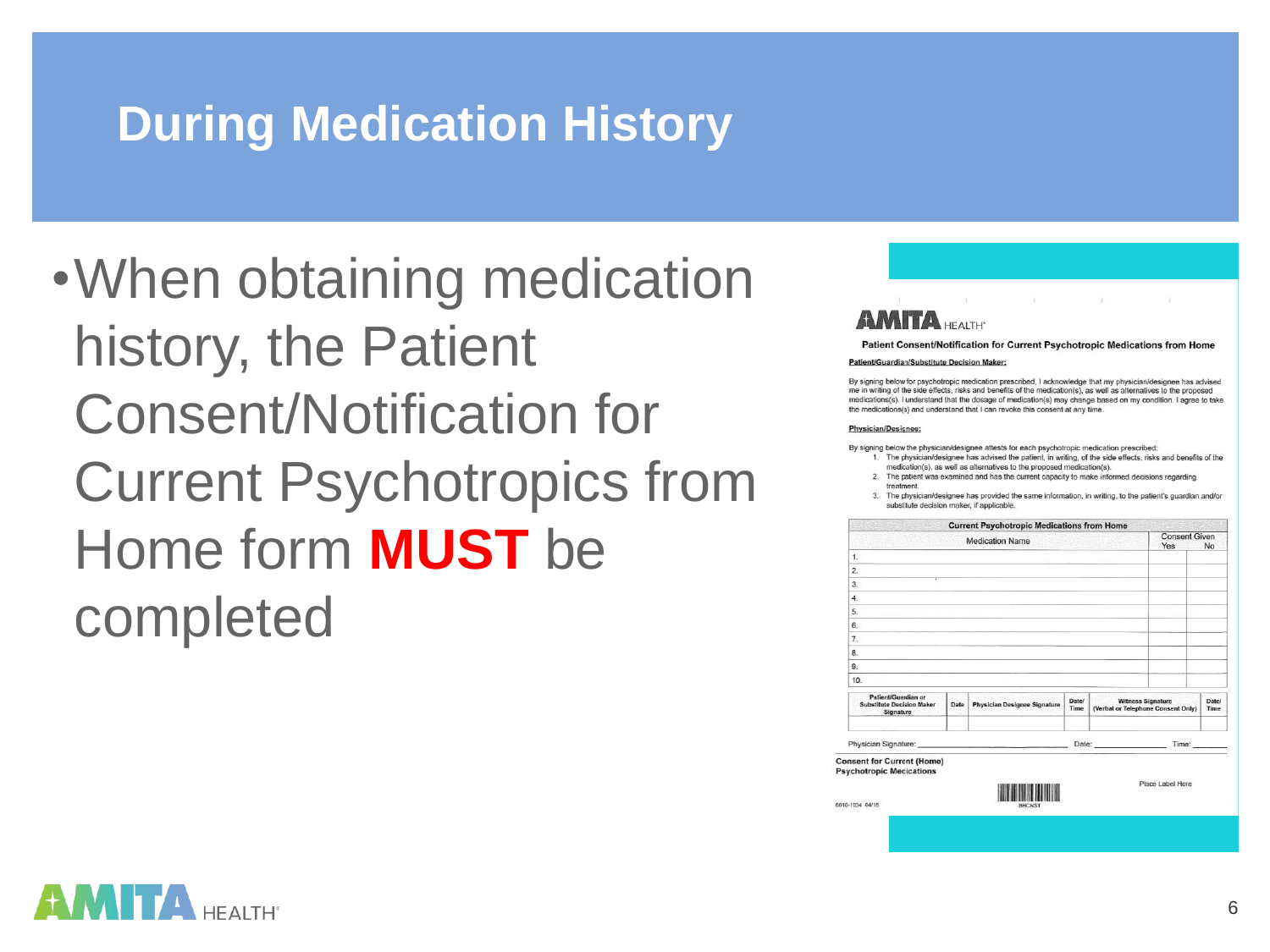By signing below for psychotropic medication prescribed, I acknowledge that my physician/designee has advised me in writing of the side effects, risks and benefits of the medication(s), as well as alternatives to the proposed medications(s). I understand that the dosage of medication(s) may change based on my condition. I agree to take the medications(s) and understand that I can revoke this consent at any time.

#### Physician/Designee:

By signing below the physician/designee attests for each psychotropic medication prescribed:

- 1. The physician/designee has advised the patient, in writing, of the side effects, risks and benefits of the medication(s), as well as alternatives to the proposed medication(s).
- 2. The patient was examined and has the current capacity to make informed decisions regarding treatment
- 3. The physician/designee has provided the same information, in writing, to the patient's quardian and/or substitute decision maker, if applicable.

| <b>Current Psychotropic Medications from Home</b> |                             |    |  |  |  |  |
|---------------------------------------------------|-----------------------------|----|--|--|--|--|
| <b>Medication Name</b>                            | <b>Consent Given</b><br>Yes | No |  |  |  |  |
| 1.                                                |                             |    |  |  |  |  |
| 2.                                                |                             |    |  |  |  |  |
| ٠<br>3.                                           |                             |    |  |  |  |  |
| 4.                                                |                             |    |  |  |  |  |
| 5.                                                |                             |    |  |  |  |  |
| 6.                                                |                             |    |  |  |  |  |
| 7.                                                |                             |    |  |  |  |  |
| 8.                                                |                             |    |  |  |  |  |
| 9.                                                |                             |    |  |  |  |  |
| 10.                                               |                             |    |  |  |  |  |

| Patient/Guardian or<br><b>Substitute Decision Maker</b><br>Signature | Date | <b>Physician Designee Signature</b> | Date/<br><b>Time</b> | <b>Witness Signature</b><br>(Verbal or Telephone Consent Only) | <b>Date/</b><br>Time |
|----------------------------------------------------------------------|------|-------------------------------------|----------------------|----------------------------------------------------------------|----------------------|
| Physician Signature:                                                 |      |                                     | Date:                | Time:                                                          |                      |

**Consent for Current (Home) Psychotropic Medications** 

6010-1034 04/18



Place Label Here

IF the patient has a guardian or substitute decision-maker, they **MUST** receive the same informational material in writing! (Scan, email, mail, or paper)

**Document in a separate note** after the POA/Guardian is informed in writing.

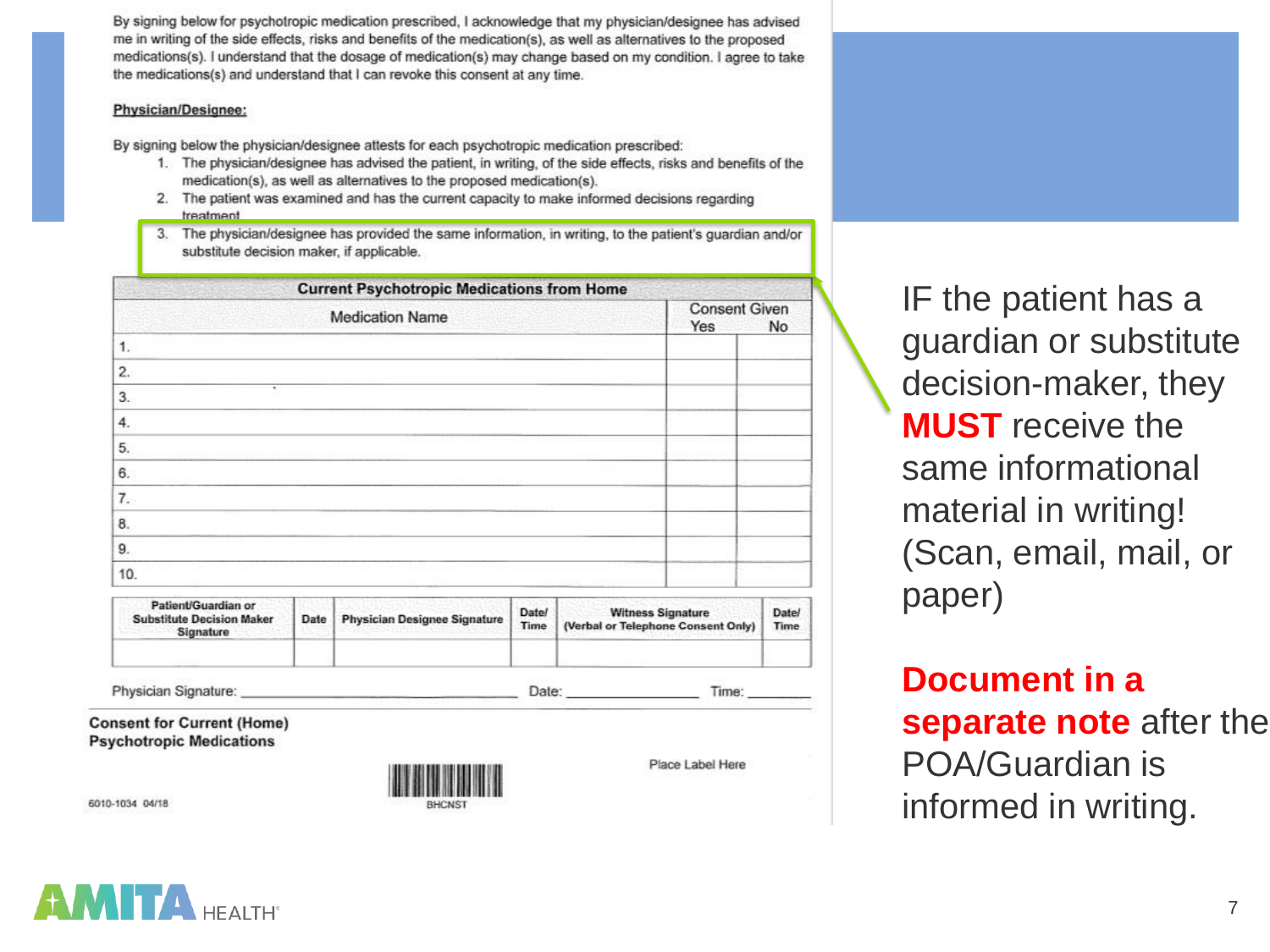# **If no POA or ROI documents are available**

### Emergency Medication administration

- If there is no documentation of a POA or a Release of Information,
	- Nurse may not call but complete the Restriction of Rights form when emergency meds are given
	- Chart in record, "unable to contact family due to no Release of Information documentation"
	- When/if an ROI is obtained, then call and mail the form

## Home Medication/Medication Consent

• If there is no ROI documentation, then do not contact family.

– If family calls, state "I cannot confirm or deny that the person is here due to privacy regulations. But if you have information regarding a POA for this person that you are calling about, please fax to\_\*\*\*\_\_\_\_\_\_, or email to \_\*\*\*\_\_\_\_\_ or drop off at ABBHH." \*\*\* Obtain unit fax # or Case Manager email

• **Then escalate to Manager/Director to determine next steps**.

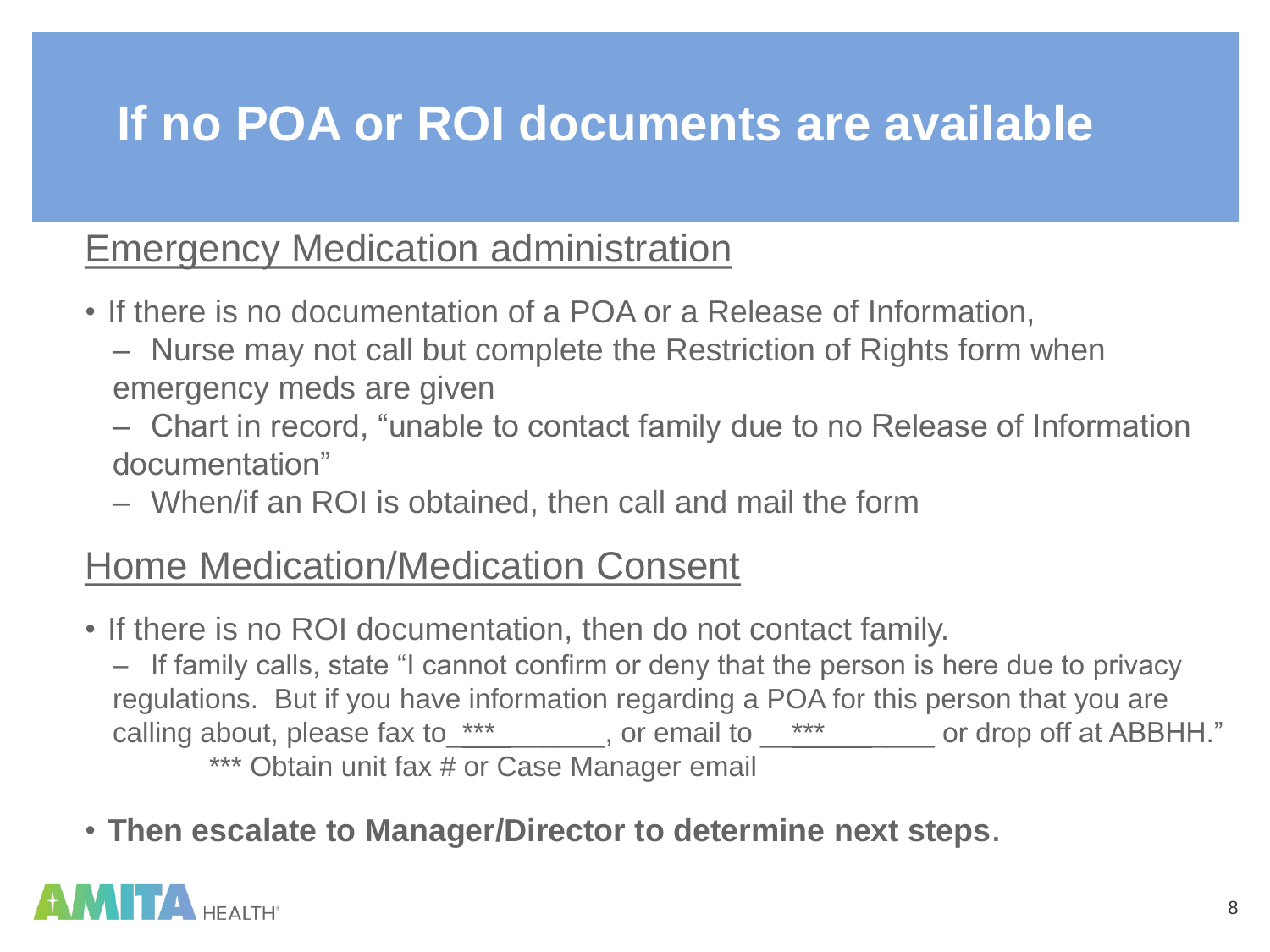

I understand that any time a home medication is psychotropic, consent **MUST** be given by the patient or substitute decisionmaker.